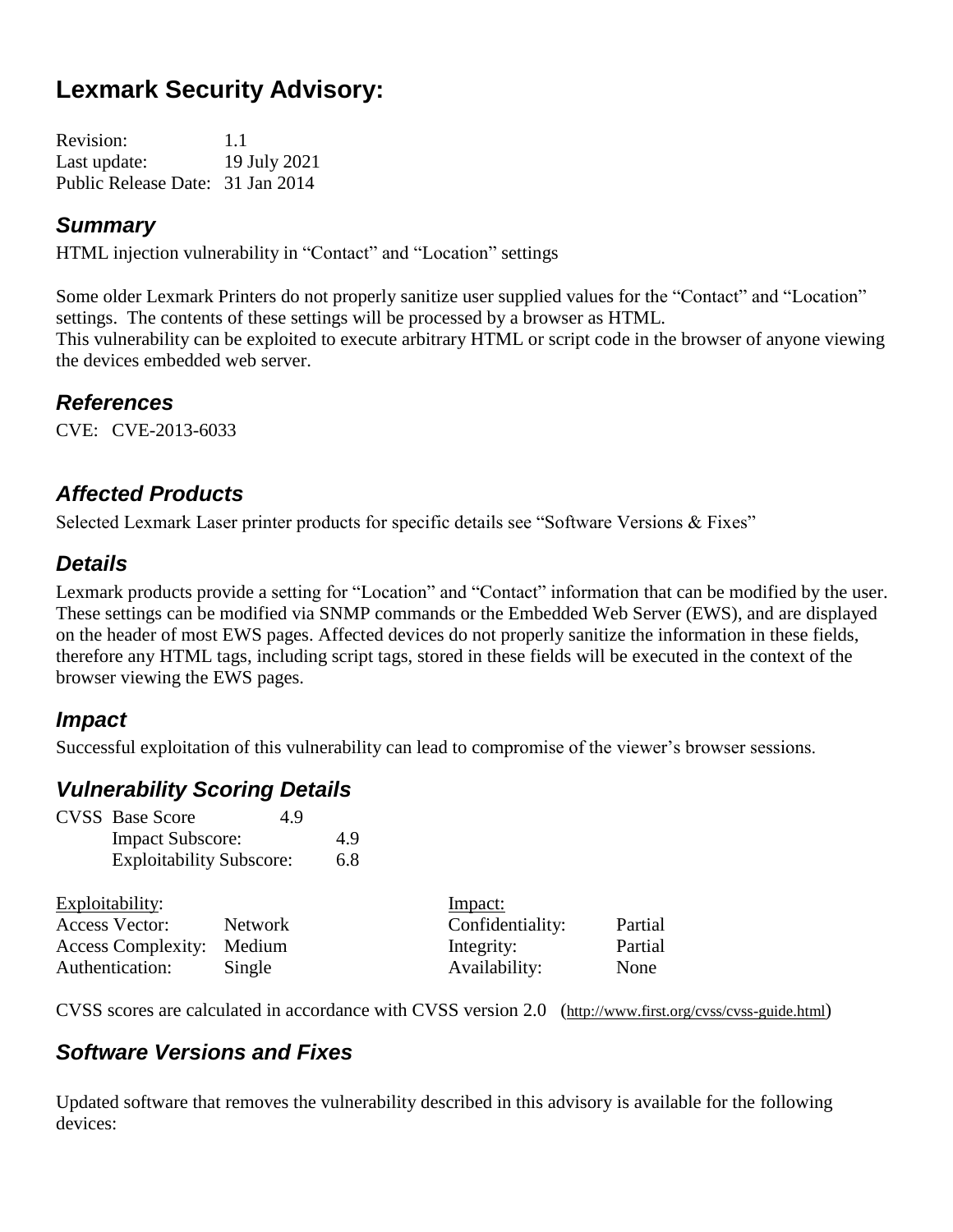| <b>Lexmark Models</b> | <b>Affected Releases</b> | <b>Fixed Releases</b>  |
|-----------------------|--------------------------|------------------------|
| W840                  | LS.HA.P252 and previous  | <b>Contact Lexmark</b> |
| T64x                  | LS.ST.P343 and previous  | LS.ST.P344 and later   |
| C935dn                | LC.JO.P091 and previous  | <b>Contact Lexmark</b> |
| C920                  | LS.TA.P152 and previous  | <b>Contact Lexmark</b> |
| C53x                  | LS.SW.P069 and previous  | <b>Contact Lexmark</b> |
| C52x                  | LS.FA.P150 and previous  | <b>Contact Lexmark</b> |
| E450                  | LM.SZ.P124 and previous  | <b>Contact Lexmark</b> |
| E350                  | LE.PH.P129 and previous  | <b>Contact Lexmark</b> |
| E250                  | LE.PM.P126 and previous  | <b>Contact Lexmark</b> |

# *Workarounds*

Disabling the HTTP service (Embedded Web Server) on the device blocks the ability to exploit this vulnerability.

If the HTTP service must be left enabled, the problem can be mitigated by one or more of the following:

- Restricting the network devices that are permitted to communicate with the device. This can be accomplished by utilizing IPsec configuration on devices that support this feature. Restricting the number of devices that can communicate with the printer limits the devices that can attempt to exploit the vulnerability.
- Configure SNMP to disable, or require authentication, before allowing a SNMP variable to be set.
- Configure the device to require authentication when accessing the Settings menu via the EWS or operator panel.

# *Obtaining Updated Software*

To obtain firmware that resolves this issue or if you have special code, please contact Lexmark's Technical Support Center at [http://support.lexmark.com](http://support.lexmark.com/) to find your local support center.

#### *Exploitation and Public Announcements*

Lexmark is not aware of any malicious use of the vulnerability described in this advisory

Lexmark would like to thank Jeff Popio and the CERT Coordination Center for bringing this issue to our attention.

#### *Status of this Notice:*

THIS DOCUMENT IS PROVIDED ON AN "AS IS" BASIS AND IS PROVIDED WITHOUT ANY EXPRESS OR IMPLIED GUARANTEE OR WARRANTY WHATSOEVER, INCLUDING BUT NOT LIMITED TO THE WARRANTIES OF MERCHANTABILITY AND FITNESS FOR A PARTICULAR USE OR PURPOSE. LEXMARK RESERVES THE RIGHT TO CHANGE OR UPDATE THIS DOCUMENT AT ANY TIME.

#### *Distribution*

This advisory is posted on Lexmark's web site at<http://support.lexmark.com/alerts> Future updates to this document will be posted on Lexmark's web site at the same location.